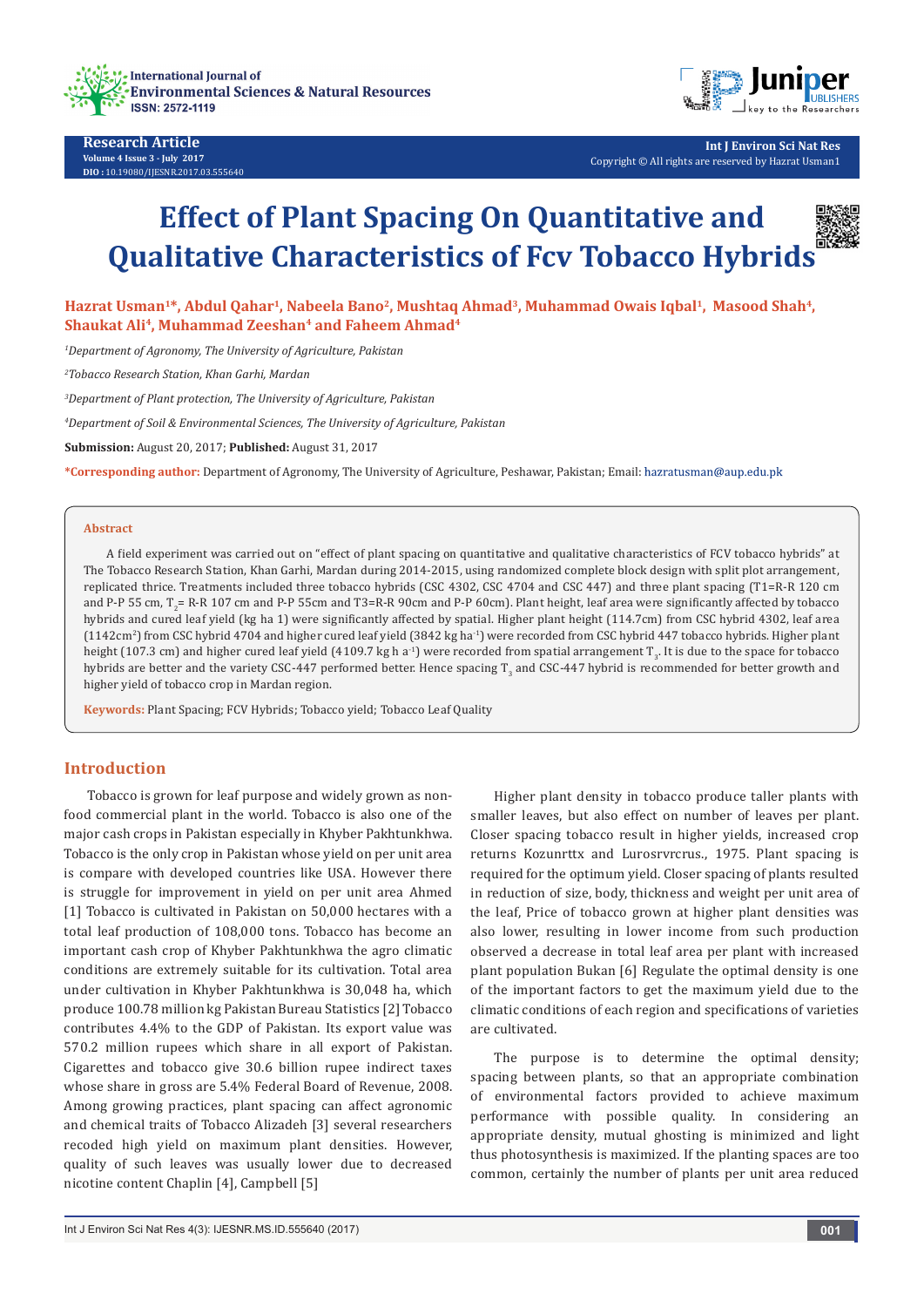and the yield will be faced with a deficit. Due to the efficiency of water use in the product increase, desirable high density is needed to achieve a high performance Kharazmi [7].

## **Materials and Methods**

## **Experimental site**

Tobacco research station is located in the south west of the district Mardan at 34°12'0N 72°16'0E, altitude of 283 meters (928 feet), and with an elevation of 314 meters above sea level.

#### **Experimental design**

The experiment was laid out in RCB design with split plot arrangement, having three tobacco varieties (Main plot) and treatment (sub plot), replicated thrice at the Tobacco Research Station, Khan Garhi, Mardan, during 2014-15. Spatial arrangement was done 120x55cm, 107x55cm and 90x60cm row to row and plant to plant distances respectively.

#### **Nursery management**

Nursery was raised on 20th December 2014. Seed rate of 4g ha<sup>-1</sup> was used. Bed size will be 10m2. Thinning was done to get optimum and healthy plant stand. Three tobacco hybrids of CSC series i.e. CSC 4302, CSC 447, CSC 4704 were sown.

#### **Field preparation**

Before transplantation, land preparation was done using primary and secondary tillage implements. Good and viable seedlings were transplanted in the field and the field was irrigated to establish good root system.

### **Transplantation**

Transplantation was done during the last week of March 2015. Each plot and subplot having five rows, having 10 plants in each row. The row to row distance was 3, 3.5 and 4 feet, while plant to plant distance was 2, 1.8 and 1.8 feet respectively.

#### **Field management**

After transplantation irrigation were applied 6-7 times. N:P:K fertilizers were applied with the rate 75:75:75 kg ha-1. After transplantation one dose was applied to the two sides of plants. Topping was done at 24 leaves stage. The parameters studied were plant height, leaf area plant<sup>1</sup>, green leaves weight plot<sup>-1</sup> (kg), number of green leaves kg<sup>-1</sup>, cured leaves weight plot<sup>-</sup>  $1$ (kg), number of cured leaves kg $1$ , cured leaf yield ha $1$ , nicotine and reducing sugar contents, using the following procedure.

### **Plant height (cm)**

In each plot thirty plants were selected and measured from top to bottom and their mean was calculated.

### **Leaf area (cm²)**

For leaf area, thirty plants randomly were taken then leaf length and breadth was measured. The average leaf size was computed from these plants by multiplying with a common factor of 0.644 derived by Suggs et al. 1960.

Leaf area = Leaf length x leaf breadth x 0.644 2.

#### **Number of green leaves kg-1**

The number of green leaves was found by measuring the number of green leaves in each bundle of plot.

Number of green leaves  $kg<sup>-1</sup> = No of leaves in the determined$ weight x kg

Green weight determined

#### **Number of cured leaves kg-1**

The number of cured leaves was found by measuring the number of cured leaves in each bundle plot.

Number of cured leaves  $kg^{-1}$  = No of leaves in the determined weight x kg

Cured weight determined

## **Cured leaf yield (kg ha-1)**

Data concerning leaf yield, the weight of cured leaf in each treatment was taken after each picking. The total cured leaf yield was calculated by the following formula:

Yield (kg ha<sup>-1</sup>) = Cured leaf weight plot<sup>-1</sup> x total no. of plants  $ha^{-1}$ 

No. of leaves per plot

#### **Nicotine Content (%)**

Nicotine was determined by the method of Cundif and Markunas 1964. The nicotine contents were calculated by the following formula:

Nicotine  $(\% ) = V1 \times N \times 32.45 \times 100$ 

Weight of sample

Whereas

V1=Volume of titrant for non-acetylated aliquote.

N=Normality of perchloric acid.

4.13. Reducing Sugars (%)

Reducing sugars percentage was estimated as follow:

Reducing sugars =  $25 \times 100 \times 0.05$ 

Titrate x wt. of sample

Data collected was analyzed according to split plot design and means were compared using least significant difference (LSD) test Steel and Torrie 1980

### **Results and Discussion**

### **Plant height (cm)**

Data regarding plant height of tobacco hybrids indicated that different tobacco hybrids had significant effect on plant height of different tobacco hybrids (Table 1). Taller plants (114.7) were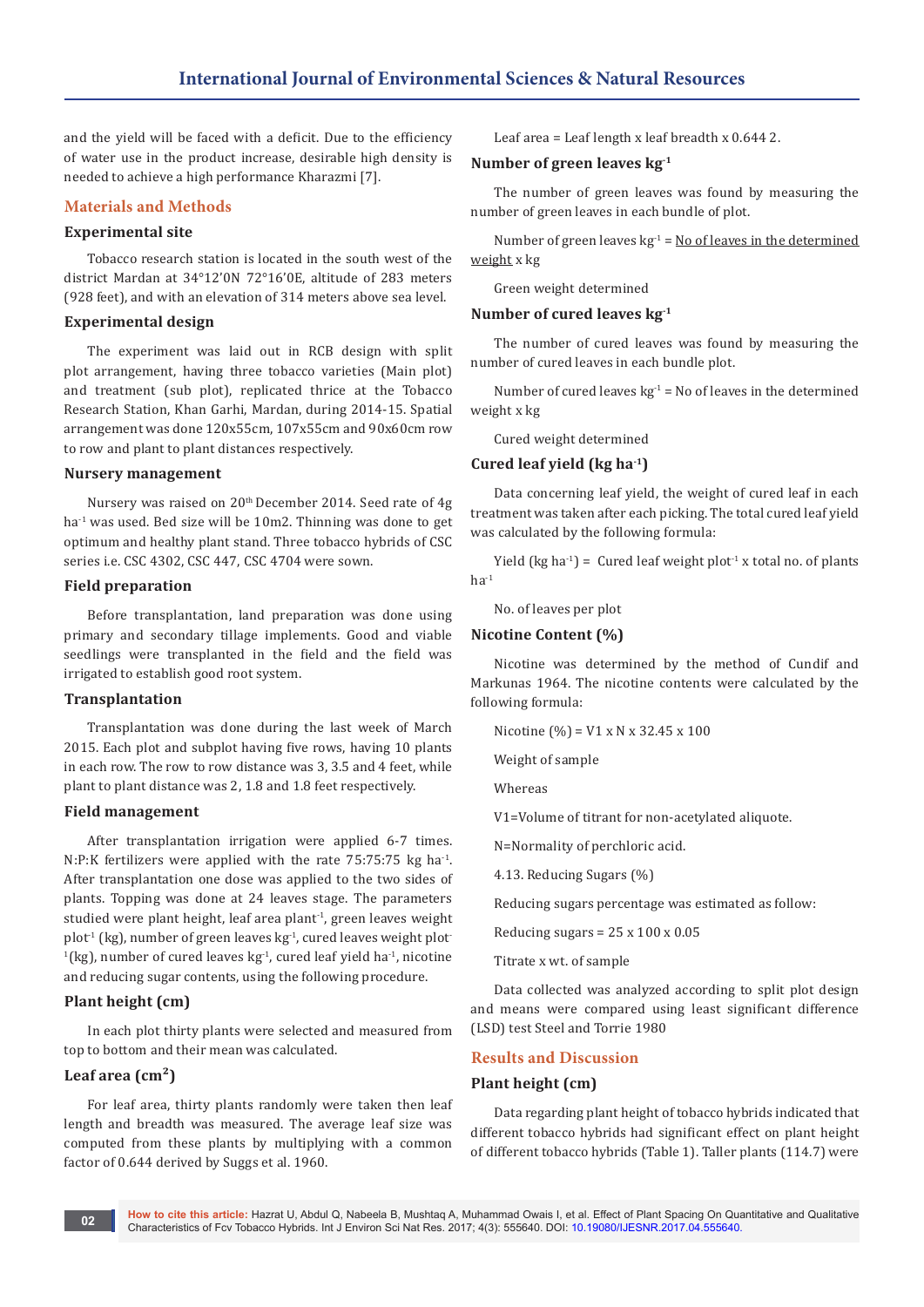reported in plots of CSC-4302 as compared to CSC-4704 and CSC-447. Spatial arrangement of plant had non-significant effect and the interaction as well. The possible reason for this could be due to genetic characteristics of tobacco hybrids and each tobacco hybrid showed different response Bukan [6].

**Table 1**: Plant height (cm) of different tobacco hybrids as affected by various spacing.

| Different spacing levels                                                                                          |       |       |       |        |  |
|-------------------------------------------------------------------------------------------------------------------|-------|-------|-------|--------|--|
| $T_{2}(107 x$<br>$T_{3}(90 x)$<br>$T_{1}$ (120 x<br><b>Tobacco</b><br>Mean<br>55 cm)<br>55cm)<br>60cm)<br>hybrids |       |       |       |        |  |
| CSC-4302                                                                                                          | 110   | 119   | 115   | 114.7a |  |
| CSC-4704                                                                                                          | 101   | 101   | 107   | 103.0b |  |
| <b>CSC-447</b>                                                                                                    | 103   | 99    | 100   | 100.7b |  |
| Mean                                                                                                              | 104.7 | 106.3 | 107.3 |        |  |

Lsd value  $_{(0.05)}$  for varieties=9.4011

### Leaf area (cm<sup>2</sup>)

**Table 2**: Leaf area (cm<sup>2</sup>) of different tobacco hybrids as affected by various spacing.

| Different spacing levels  |                  |                       |                  |                  |  |
|---------------------------|------------------|-----------------------|------------------|------------------|--|
| <b>Tobacco</b><br>hybrids | T(120x55)<br>cm) | $T_{2}(107x$<br>55cm) | $T_{3}(90x60cm)$ | Mean             |  |
| CSC-4302                  | 937              | 942                   | 958              | 946 <sub>b</sub> |  |
| CSC-4704                  | 1132             | 1166                  | 1127             | 1142a            |  |
| $CSC-447$                 | 1046             | 1042                  | 993              | 1027b            |  |
| Mean                      | 1038             | 1050                  | 1026             |                  |  |

Lsd value  $_{(0.05)}$  for varieties=86.410

 Data regarding leaf area of tobacco hybrids indicated that different tobacco hybrids had significant effect on leaf area (Table 2). Maximum leaf area  $(1142 \text{ cm}^2)$  was reported in plot of CSC-4704as compared CSC-4302 and CSC-447. Spatial arrangement of plant had non-significant effect and the interaction as well. The possible reason for this could be due to genetic characteristics of tobacco hybrids and each tobacco hybrids showed different response Bukan[6].

# **Number of green leaves kg-1**

Table 3: Number of green leaves kg<sup>-1</sup> of different tobacco hybrids as affected by various spacing.

| Different spacing levels  |      |    |    |    |  |
|---------------------------|------|----|----|----|--|
| <b>Tobacco</b><br>hybrids | Mean |    |    |    |  |
| CSC-4302                  | 18   | 16 | 17 | 17 |  |
| CSC-4704                  | 20   | 15 | 16 | 17 |  |
| <b>CSC-447</b>            | 15   | 18 | 16 | 16 |  |
| Mean                      | 18   | 16 | 16 |    |  |

Lsd value  $_{(0.05)}$  = ns

## **Number of cured leaves kg -1**

**Table 4:** Number of Cured leaves kg-1 of different tobacco hybrids as affected by various spacing.

| Different spacing levels  |                           |                       |                  |      |  |
|---------------------------|---------------------------|-----------------------|------------------|------|--|
| <b>Tobacco</b><br>hybrids | $T_{1}(120x$<br>55<br>cm) | $T_{2}(107x$<br>55cm) | $T_{3}(90x60cm)$ | Mean |  |
| CSC-4302                  | 112                       | 101                   | 104              | 105  |  |
| $CSC-4704$                | 129                       | 102                   | 114              | 115  |  |
| $CSC-447$                 | 104                       | 110                   | 99               | 104  |  |
| Mean                      | 115                       | 104                   | 105              |      |  |

Lsd value  $(0.05)$  = ns

Data regarding number of green leaves  $kg<sup>-1</sup>$  of tobacco hybrids indicated that tobacco hybrids, spatial arrangement and interaction had non-significant effect on number of green leaves kg<sup>-1</sup> (Table 3). Maximum green leaves kg<sup>-1</sup> (17) was reported in plots of CSC-4302 and CSC-4704 as compared to CSC-447. While for spatial arrangement maximum green leaves  $kg<sup>-1</sup>$  (17 cm) observed in spacing  $T_1$  as compared to  $T_2$  and  $T_3$ .

Data regarding number of cured leaves  $kg<sup>-1</sup>$  of tobacco hybrids indicated that tobacco hybrids, spatial arrangement and interaction had non-significant effect (Table 4). Maximum number of cured leaves kg-1 (115) was reported in plots of CSC-4704 as compared to CSC-4303 and CSC-447. While for spatial arrangement maximum number of cured leaves  $kg<sup>-1</sup>$  (115) observed in spacing  $T_1$  as compared to  $T_3$  and  $T_2$ .

# **Cured leaf yield (kg ha-1)**

**Table 5:** Cured leaf yield (kg ha<sup>-1</sup>) of different tobacco hybrids as affected by various spacing.

| Different spacing levels  |                      |                       |                    |      |  |
|---------------------------|----------------------|-----------------------|--------------------|------|--|
| <b>Tobacco</b><br>hybrids | $T_1$ (120x55<br>cm) | $T_{2}(107x$<br>55cm) | $T_{2}(90x\ 60cm)$ | Mean |  |
| CSC-4302                  | 3222                 | 3958                  | 4140               | 3773 |  |
| CSC-4704                  | 2793                 | 3868                  | 3797               | 3486 |  |
| $CSC-447$                 | 3504                 | 3632                  | 4392               | 3842 |  |
| Mean                      | 3173b                | 3819a                 | 4109a              |      |  |

Lsd value  $_{(0.05)}$  for spacing=484.48

Data regarding cured leaf yield  $kg$  ha<sup>-1</sup> of tobacco hybrids indicated that different tobacco hybrids and interaction had non-significant on cured leaf yield  $kg$  ha<sup>-1</sup> of different tobacco hybrids (Table 5). Spatial arrangement had significant effect on cured leaf yield kgha<sup>-1</sup> of different tobacco hybrids. Maximum cured leaf yield kg ha 1 (4109) were reported in plot of spatial  $T_3$  arrangement as compared to spatial  $T_2$  and  $T_3$ . The possible reason for this could be due to the genetic adoptability of tobacco hybrids to  $T_3$  spatial arrangement Kharazmi [7] and also similar results were reported by Bukan [6-10].